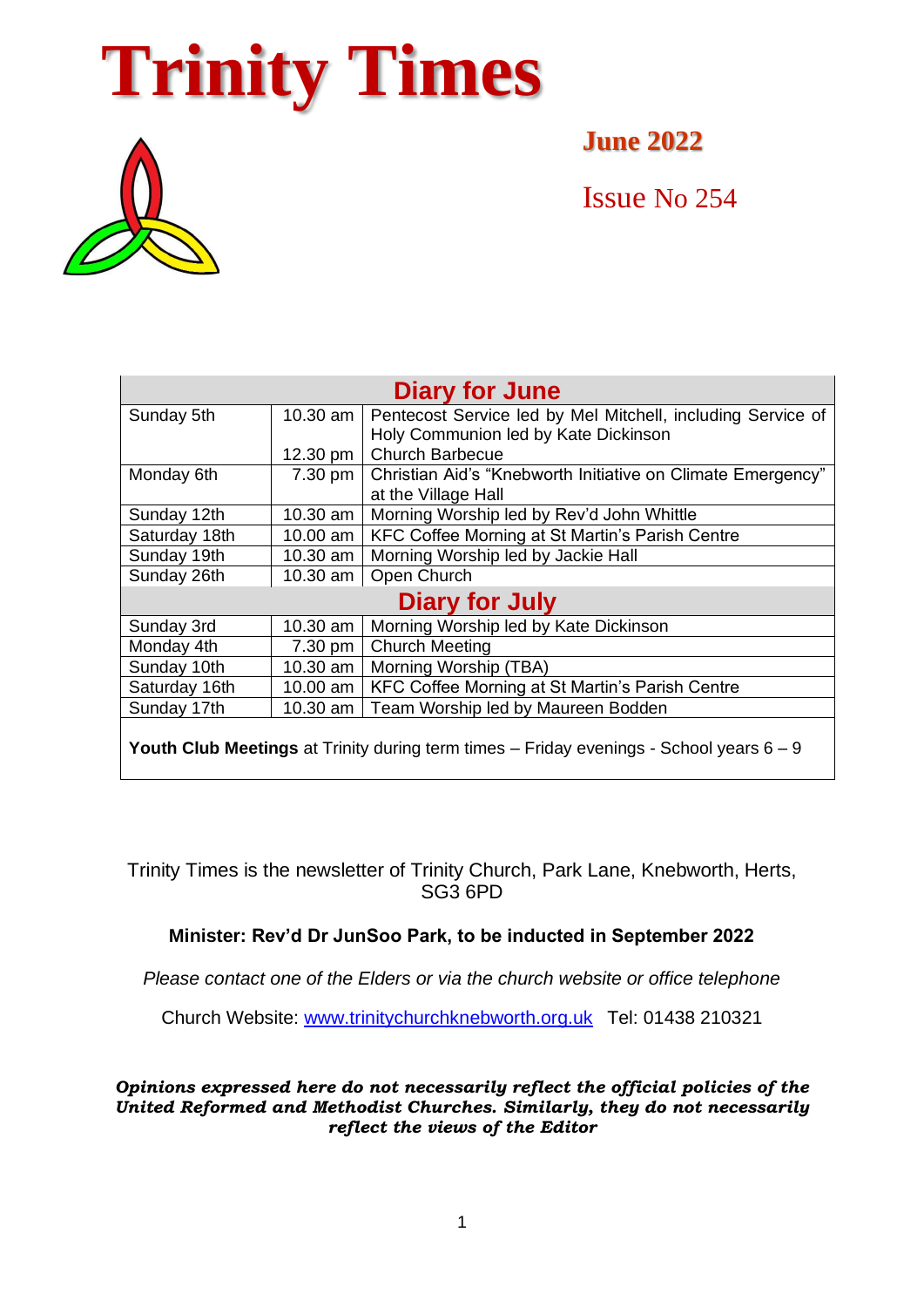## **NOTES FROM THE EDITOR**

Busy times ahead – the Queen's Jubilee celebrations, then followed more or less immediately by an interestingly mixed week of events for the Knebworth Festival. Whatever your interests or inclinations, I'm sure there will be something for all to enjoy but, most importantly – stay safe!

*Graham Fothergill*

## **FAMILY NEWS**

I write this in the approach to Ascension Day, and as Pentecost and Platinum Jubilee celebrations are on the horizon. Within churches and community in general there is a growing desire to find ways to be together to mark these occasions, but tempered by the realities of Covid-19 still having its impact on plans, and by the need for willing committed people to take responsibility to make plans and arrangements for events to take place.

We have had the joy of new faces in church with us on Sundays, including another visit from friends at St Paul's. We also have the sadness of recognising that changes of health and other circumstances mean that some of our loyal members cannot join with us as often as they would want to, and for some it is no longer possible. I hope and believe that the work Graham does to draw together this monthly publication goes some way to maintaining connections. Perhaps we can discover more ways to support and build on this communication.

A special mention this month for several among our One Truth Youth group who are focussing on end-of-year exams, on GCSE, A-levels and university courses. Also, for those who hope to work or study in new places in the autumn. We pray for them through these weeks, and we are grateful for all the ways they continue to contribute to the life of our fellowship. Some of this has been evident in the support they offer to the younger children who attend, and in outreach with seasonal messages from the group to more isolated older members.

Nothing "just happens" in organisations – and church is no exception. Let us give thanks to and for each other and for all the seemingly unnoticed ways members of our fellowship contribute to the witness we are called to be of God's love for all the world.

*Gill Hughes*

## **PARISH NEWS ARTICLE**

This is the text of the Trinity article that has been prepared by Kathy Cole for the June edition of the Knebworth Parish News. (*Ed.*)

#### **Make Do and Mend**

A saying we all know well.

Make do with what you have. Look in the fridge and see what you can use to make a meal. If you have a tear in your clothes or a button missing, find a needle and thread!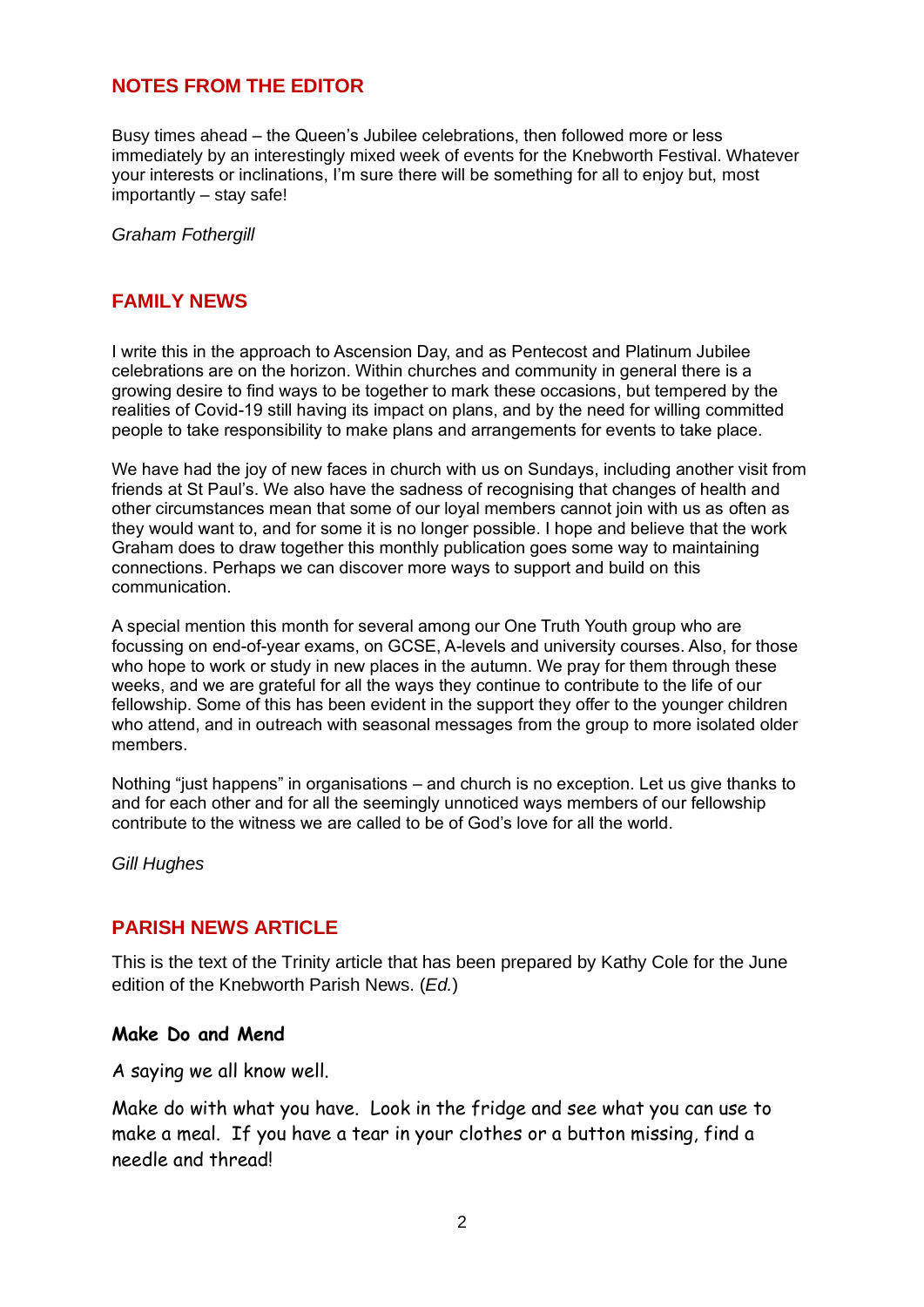Many folk are under extreme financial pressure at present, with costs of food and fuel rising. Churches and community groups are providing help with food banks and advice.

At Trinity, since pandemic restrictions have eased and also because we do not have a minister in post, for quite a few of the services we have used our own members and resources.

We have been supported by the Methodist Circuit, but on the occasions where they could not supply a preacher, we have held a variety of services. We are fortunate to have Worship Leaders and local preachers among our number and they have been a great support and source of knowledge.

Our musicians have been amazing, we ask for a tune and they play it!

We look forward to welcoming our new minister, Rev. JunSoo Park and his family in September. In the meantime we will carry on by the grace of God.

Kathy Cole, one of the Church Elders.

## **MISSION AND CHARITY NEWS**

#### **Charity of the Month**

The charity of the month for June is Garden House Hospice Care in Letchworth, which the Mission Group decided last year to add to the schedule of charities that we support in Trinity.



**Garden House Hospice Care** provides free specialist palliative care for patients, families and carers facing life-limiting illnesses from across North Hertfordshire, Stevenage and towns and villages in Cambridgeshire and Central Bedfordshire, serving a population of around 230,000 people.

If you would like to read their Spring Newsletter, click on:

[https://issuu.com/hashtagdigitalmedia/docs/1264\\_ghh\\_openhouse\\_spring\\_2022\\_hr\\_no\\_crops](https://issuu.com/hashtagdigitalmedia/docs/1264_ghh_openhouse_spring_2022_hr_no_crops)

Here is a message to us from the Hospice;

*If you are considering fundraising for Garden House hospice Care, then firstly: thank you. As a charity, we are only able to offer our services because of generous people like you.*

*It costs us £5 million a year to run our Hospice, and we need to raise £7,500 every day.*

*It's a lot of money, but together, with the support of people like you, we WILL be there for the people who need us today, tomorrow and in the future.*

If you cannot attend church, but wish to make a donation, you can do so by going to the website<http://www.ghhospicecare.org.uk/supportus/donate> or call 01462 679540.

*Maureen Bodden*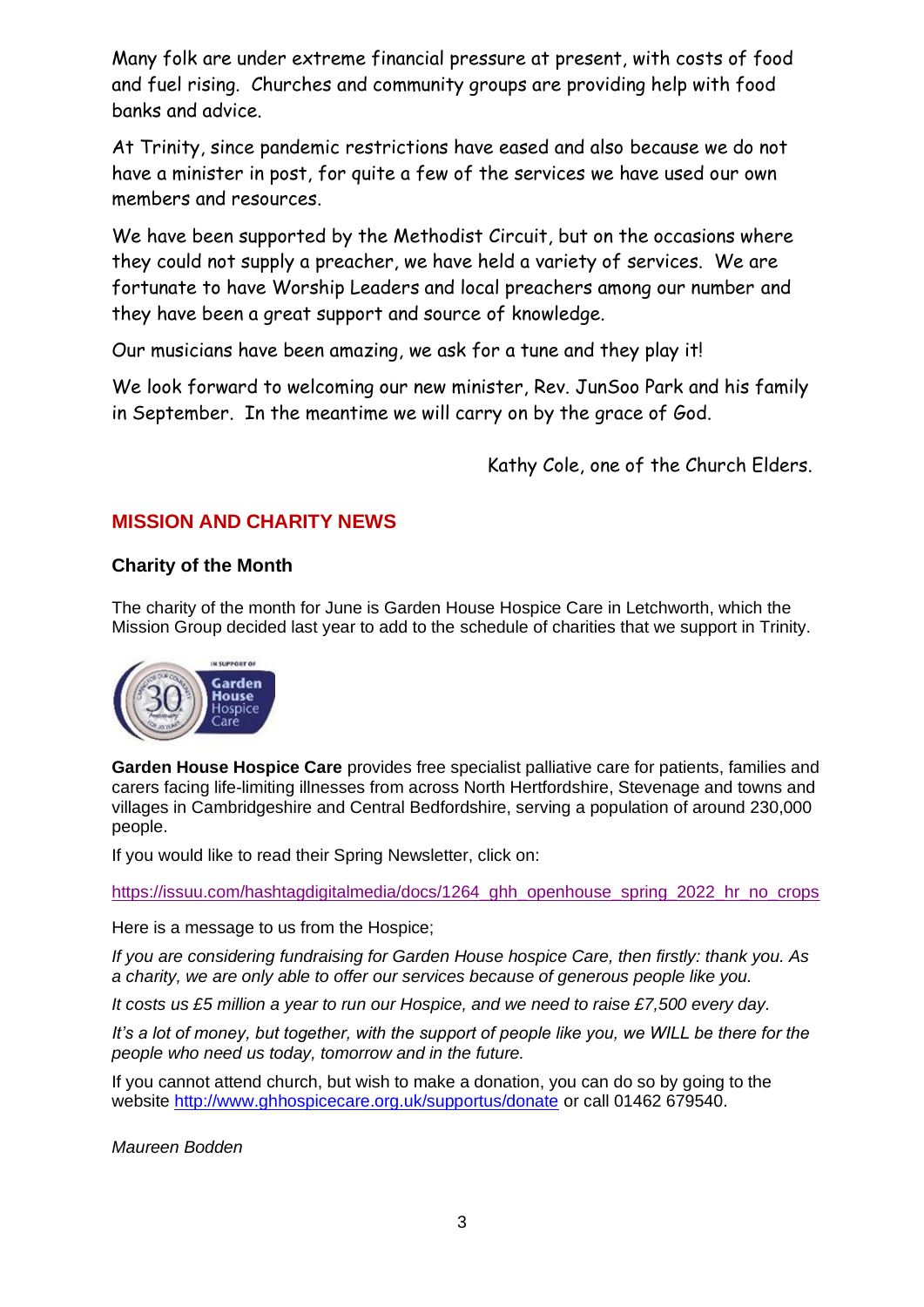## **Methodist Circuit Good Friday Walk**

On Good Friday the Trinity walkers, otherwise known as the Mitchells and the Halls, took part in the Methodist Circuit Good Friday Walk.

We started out at Christchurch Hitchin, then walked towards Pirton via various parts of the Icknield Way - bridle paths, fields etc - until we came to Pirton where there was the chance to relieve, rest and refresh; which was welcome as it was actually sunny!



Then back to Christchurch via Oughtonhead Common – through more fields and along various paths - until arriving back to a very welcome cuppa and a snack, with a choice of healthy (ie fruit) or unhealthy (chocolate, crisps, cake) being available. I make no comment on our choices but we had all done a quite long walk in the hot sun and this was after we had done the Walk of Witness around Knebworth earlier in the day. Altogether we raised over £250; so many thanks to all who sponsored us, and yes, it was great fun.

*Jackie Hall*

## **KNEBWORTH FAMILY OF CHURCHES, INCORPORATING CHRISTIAN AID**

*\_\_\_\_\_\_\_\_\_\_\_\_\_\_\_\_\_\_\_\_\_\_\_\_\_\_\_\_\_\_\_\_\_*



## **KNICE** - **Kn**ebworth **I**nitiative on **C**limate **E**mergency

As part of Festival Week, the Knebworth Christian Aid Committee, under the auspices of KFC, is organising an evening meeting in Knebworth Village Hall on **Monday, 6th June**, at which there will be presentations devoted to the ever-threatening issue of climate change. The presenters will be from the Catholic Agency for Overseas Development (CAFOD), from Christian Aid and from two local groups, and the evening will conclude with a question and answer session.

Light refreshments will be available from 7.00 pm and the meeting will start at 7.30 pm.

If you would like to know more about climate change and what **you** can do about it – this is your opportunity!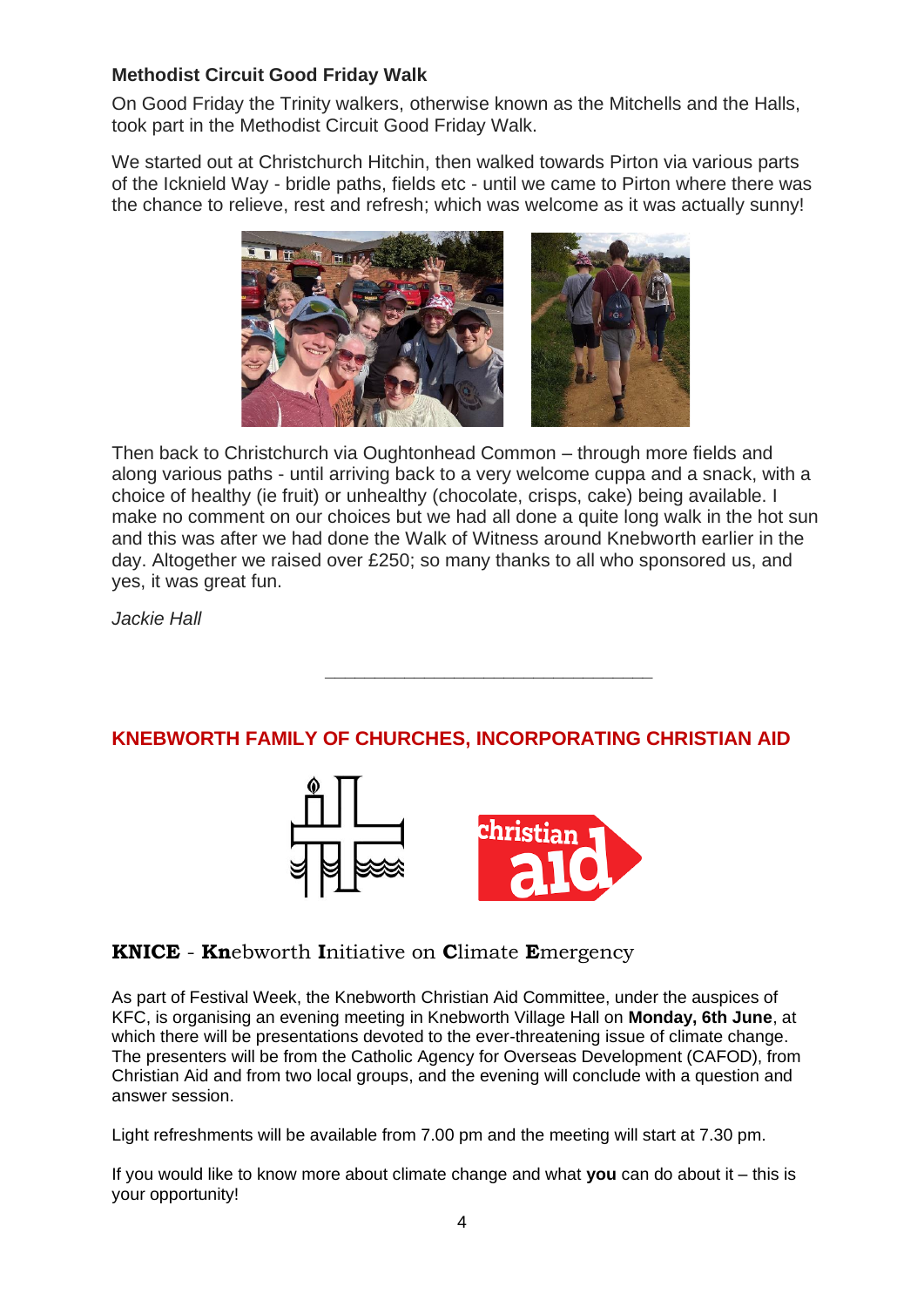## **Christian Aid Week**

During Christian Aid week – 15th to 22nd May – envelopes were delivered to every house in Knebworth with a request for residents to make a donation to the charity and then return the envelope to either of two collection points in the village. There was also opportunity to donate online.

The total collected, together with donations given at the Christian Aid Service at Trinity Church on 15th May, will be reported in the July Issue of Trinity Times.

Many thanks for all your support to this worthy cause.

## **Christian Aid Quiz**

This year's Christian Aid Quiz which, as in previous years, has been prepared by Colin Stringer, is entitled *A CRAFTY QUIZ*. The first 50 questions are the names of vessels, either from history or from fiction; the second 50 relate to the other type of 'craft' (e.g. weaving).

As always, the clues are cryptic in nature and the *Word* document containing the questions can be downloaded by clicking on the following link:

[www.parascosa.com/CAQuiz.htm](http://www.parascosa.com/CAQuiz.htm)

Thank you for supporting Christian Aid in this way.

## **KFC Coffee Morning, Saturday 18th June, 10.00 am – 12 noon**

You will be very welcome to drop in to **St Martin's Parish Centre** for a drink and a chat. There will be the usual selection of cakes and you will also be able to do some shopping at the Traidcraft stall. The money raised from donations at our coffee mornings supports various charities, both local and further afield.

\_\_\_\_\_\_\_\_\_\_\_\_\_\_\_\_\_\_\_\_\_\_\_

*Graham Fothergill Secretary: The Knebworth Family of Churches*

**METHODIST NEWS**

## **Message from Rev'd Malcolm Peacock**

Certainty and uncertainty. Two sides of the same coin or opposite ends of a spectrum. We live in uncertain times and that is reflected by the Church season too. The time between Easter and Pentecost in the life of the early church was a time of uncertainty underpinned by something else. It was the day of Pentecost that transformed the early church; that helped change the uncertainty to certainty. The something else is the journey of faith in Jesus who will bring new life.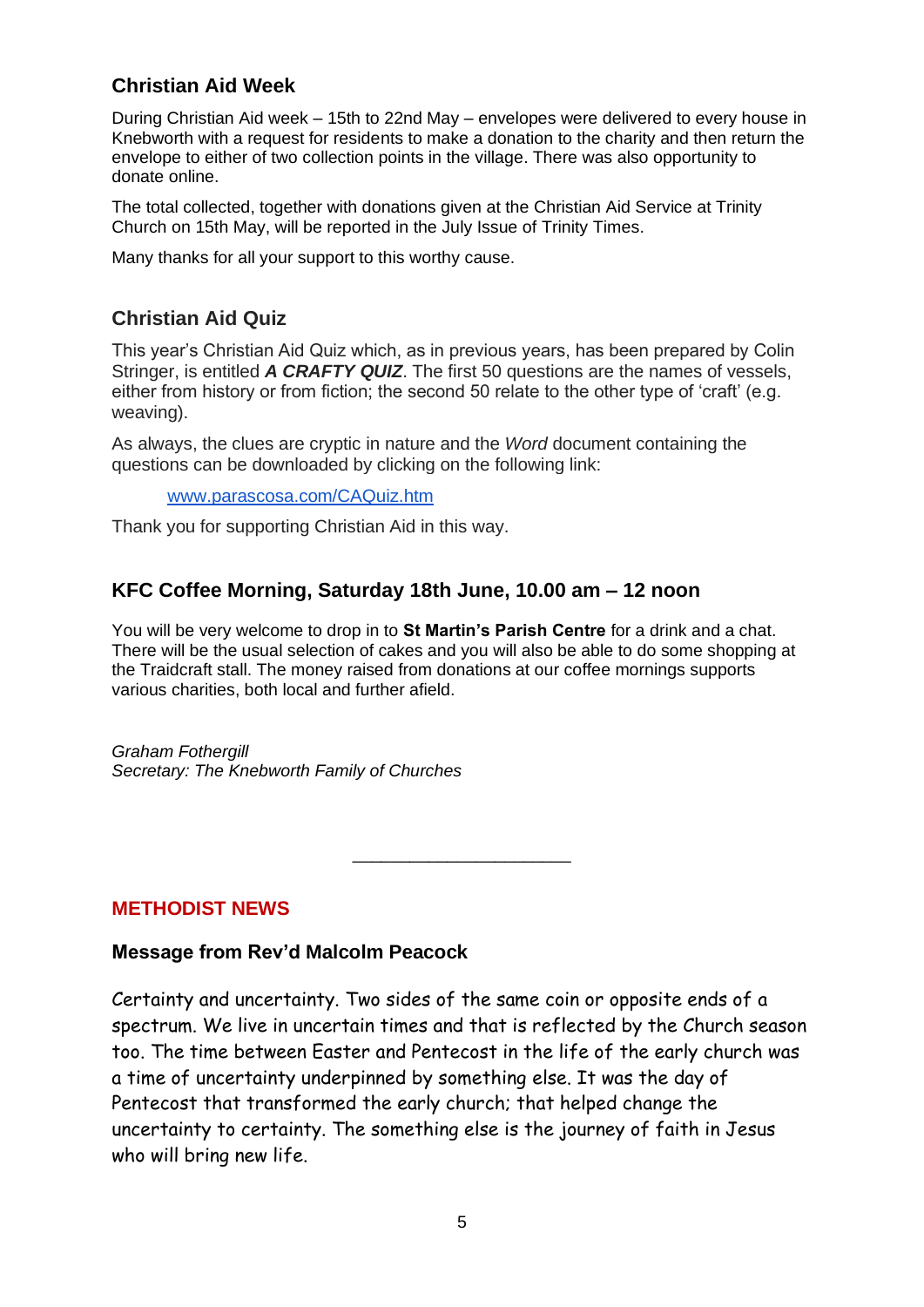The resurrection of Jesus was unexpected. The early accounts of the appearance in the garden, the appearance of Thomas, the road to Emmaus account all underline how uncertain the early disciples were about the resurrection of Jesus. The accounts of meeting behind closed and locked doors simply underlines the sense of uncertainty. It is only the day of Pentecost, the coming of the Holy Spirit, that marks the transition from uncertainty to certainty and the powerful realisation of faith.

The uncertainty we are living in is different to the uncertainty of that first Easter. As I write, the war between Ukraine and Russia continues, with Russia making threats about NATO countries supplying arms to Ukraine and threatening World War Three. We are facing uncertainty over energy prices, knowing that they are going to go up. We face uncertainty over some food supplies. Where do we see certainty? For those first disciples, the day of Pentecost transformed their uncertainty by confirming the activity and presence of God. I am not sure that the uncertainty we face can be taken away. What I am sure about is the reality that our faith in God offers a sense of certainty and stability that allows us to find encouragement and hope in whatever situation we find ourselves.

The gift of faith doesn't make us blind to difficulties or uncertainties. The gift of faith gives us an anchor to help us cope with difficulties and uncertainties. It seems clear now that, as a Circuit, we have to cope with being a minister short for the coming connexional year. This is one of many uncertainties and challenges we have to cope with. Yet even as I reflect on the difficulties that we may encounter, I am mindful that so often God reveals new things and new ways of being when we encounter what feels like a crisis. I hope that we will hear God speak to us in different ways. I hope that some will hear God calling to explore being a Circuit Steward. We may feel that we could never do what others do, but the reality is God equips us in our journey of discipleship. The same comment holds for those who feel the urge to explore leading worship or as a local preacher. We may feel that something needs to be done and our seeing a need may well be God nudging us to do something. We may feel it is only a one-off, or for a short time as we respond to a crisis. Sometimes God calls us to do something for a short time, sometimes it is for a longer time. What God always wants is for us to be his disciples, and I hope we will take the chances we can to be the people God wants us to be.

## *Malcolm*

*{The above item was reproduced from the May 2022 edition of the North Herts Circuit Newsletter}*

\_\_\_\_\_\_\_\_\_\_\_\_\_\_\_\_\_\_\_\_\_\_\_\_\_\_\_\_\_\_\_\_\_\_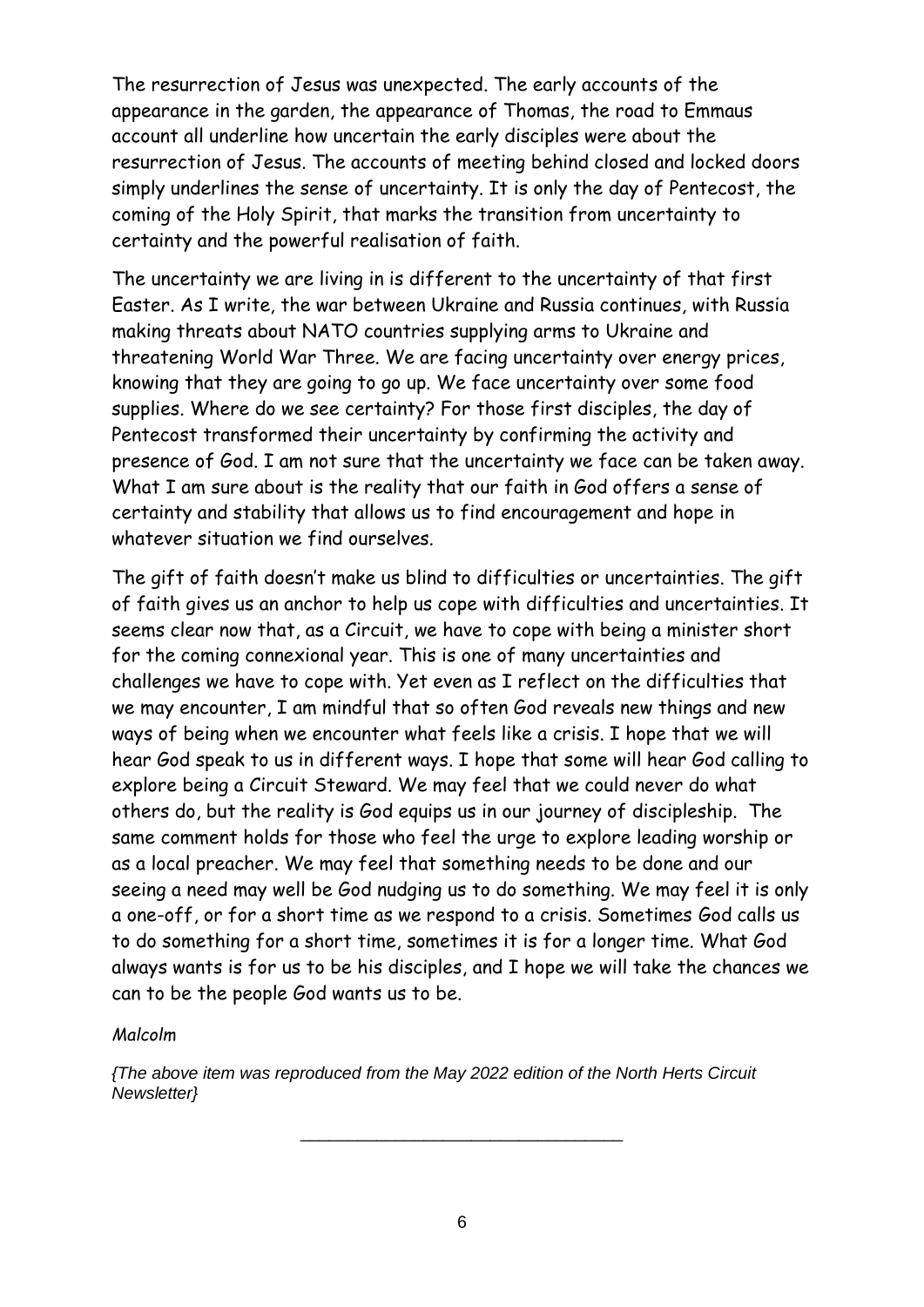**You are invited to attend the Free Church Service in the Lady Chapel on:** 



THE CATHEDRAL AND **ABBEY CHURCH OF SAINT ALBAN** 

## **Wednesday, 1st June at 11.00 am** Preacher: **Reverend Simon Carver**

Senior Minister, Dagnall Street Baptist Church and Free Church Chaplain, St Albans Cathedral

> Free Church Ecumenical Chaplain: Reverend Simon Carver, Email:simoncarver@btinternet.com

> > \_\_\_\_\_\_\_\_\_\_\_\_\_\_\_\_\_\_\_\_\_\_\_\_\_\_\_\_\_\_\_\_\_\_\_\_



*Please send items for the July issue of Trinity Times to Graham Fothergill by Thursday, 23rd June:*

**\_\_\_\_\_\_\_\_\_\_\_\_\_\_\_\_\_\_\_\_\_\_\_\_\_\_\_\_\_\_\_\_**

 *E-mail [gafothergill@gmail.com](mailto:gafothergill@gmail.com) Telephone 01438 813371* or drop them in at 7 Stockens Dell, Knebworth